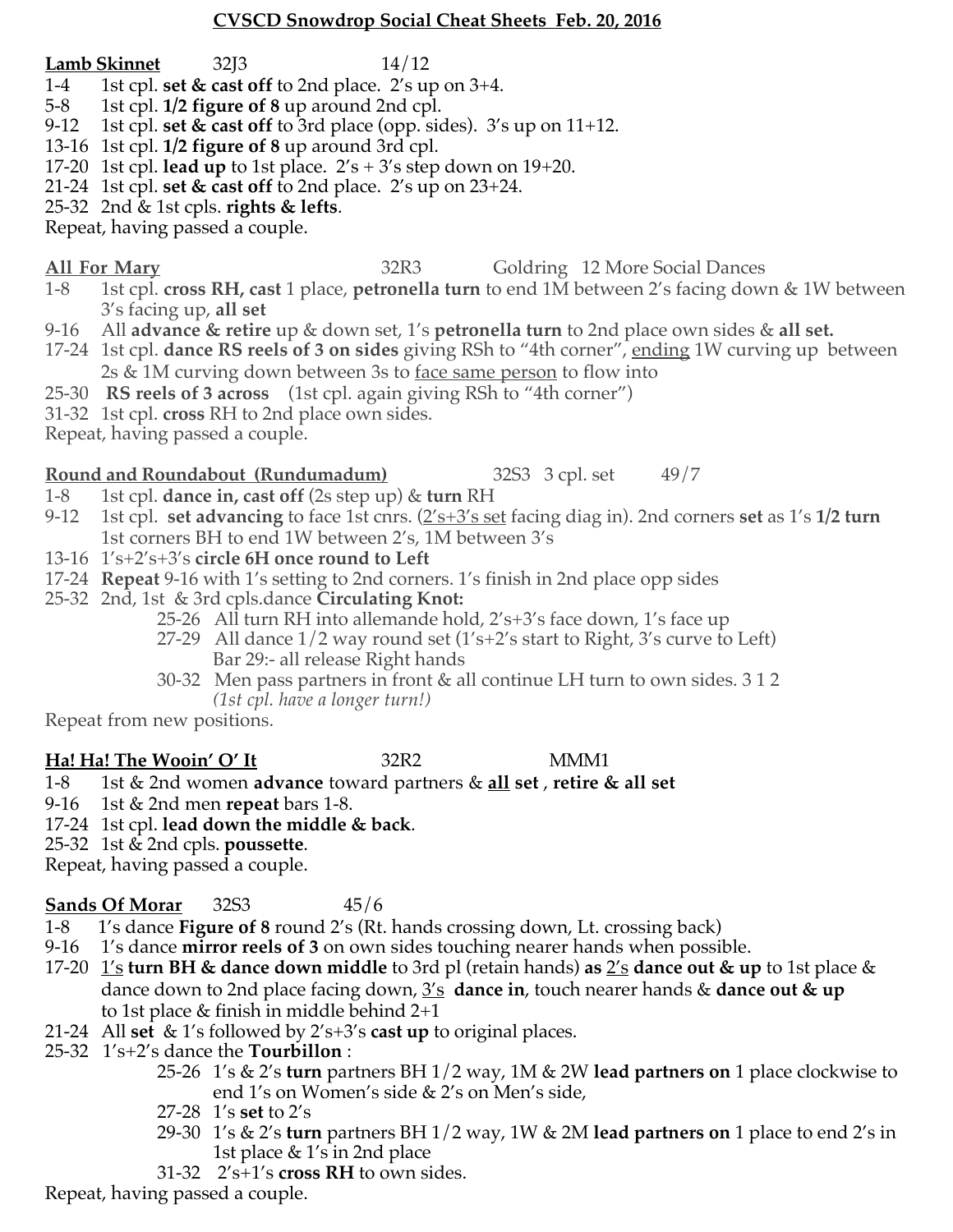- 1-8 1st & 2nd cpls. **Set & Rotate**
- 9-16 1st cpl. **cross RH**, **cast** to the R round 1st cnr., **cross up & down LH** & cast LEFT to face 1st cnrs.
- 17-24 1st cpl. & 1st corners **pass and turn**, pass RS; repeat with 2nd cnrs, to own side.
- 25-32 **Circle** 6 hands round and back.
- Repeat, having passed a couple.

# **On the Quarter-Deck** 32H2 Boyd Harbour City Bk.

- 1-4 1st cpl **set & cross** R hands
- 5-8 1st cpl **set & turn** R hands just over 1/2 way round
- 9-12 1st cpl & 2nd M dance **RH across**
- 13-16 1st cpl *(lead by 1st W)* & 2nd W dance **LH across**
- 17-20 1st W, followed by prtnr, dances **down the middle**, 2 steps, both **turn right about**; 1st M, followed by prtnr, **dances up the middle**
- 21-24 1st M **casts down** behind 2nd W & **crosses over** into 2nd man's place while 1st W **dances up** the middle & **casts down** behind 2nd woman to finish in 2nd place *(2nd cpl. step up on bar 23+24)*
- 25-32 2nd & 1st cpls **rights & lefts.**

Repeat, having passed a couple.

# **Neidpath Castle** 32S3 (3 cpl. set) Glendarroch #8

- 1-2 All 3 cpls. **set** to partners
- 3-6 All 3 cpls. **turn** partners BH, twice
- 7-8 All 3 cpls. **set** to partners.

9-16 **Grand Chain.**

- 17-24 1st.cpl. **lead down** between 2's, dance **behind** 3's, **lead up** between 3's, **cast** behind 2's & end at top, BH joined ready for **Half poussette** with 2's, who dance in on bar 24.
- 25-28 1st & 2nd cpls. dance a **half poussette**. (1's turn in the middle & 3's dance in on bar 28 to join for:)
- 29-32 1st & 3rd cpls. dance a **half poussette**.

Repeat with a new top couple.

# **Berwick Johnnie** 32J3 Graded Book 14

- 1-4 1st & 2nd cpls. **set & dance RH across 1/2 way**
- 5-8 1st & 2nd cpls. **set & dance LH across back to places**.
- 9-16 1st cpl. **lead down the middle and back** ending ready for
- 17-24 1st & 2nd cpls. **Allemande**, but 1st end facing 1st corners.
- 25-32 1st couple **turn corners & partner**.

Repeat, having passed a couple.

**The Rothesay Rant** 32J4 Sq. **Branch Blue Birmingham Bk. 1973** 

- 1-4 All **1/2 turn ptnrs. RH**, retain hold & give LH to next person & **all set** (M facing out),
- 5-8 **1/2 turn** next person LH & **all set,** end women turning in
- 9-16 1st & 3rd (**SIDE cpls**.in 2nd & 4th places) dance **1/2 Ladies Chain** & **1/2 Rights & Lefts.**
- 17-24 2nd & 4th cpls (Top & bottom cpls.) dance **1/2 Ladies Chain** &**1/2 Rights & Lefts.**
- 25-32 **All circle 8 hands round & back.**

Repeat from new positions.

# **The Forth Railway Bridge Centenary Reel** 32R4 (4 cpl. set) Goldring Auld Friends Meet

- 1-8 1st cpl. dance **mirror reels of 3** on own sides (1's in & down, 2's out & up, 3's in & up)
- 9-16 1's, followed by 2's, **dance down** between 4's, **cast up** own sides thru 2nd place, meet, **dance up** to top & 1's **cast** to 2nd place **&** 2's end in 1st place.
- 17-24 1's dance **crossover mirror reels of 3** on **opposite** sides with **3's+4's** (3's out & up, 4's in & up)
- 25-32 1's **turn** 3's 11/2 times (1's dance in to turn), **change places with 4's** (other hand) & cross **RH**. (Order 2,3,4,1)

Repeat with a new top couple.